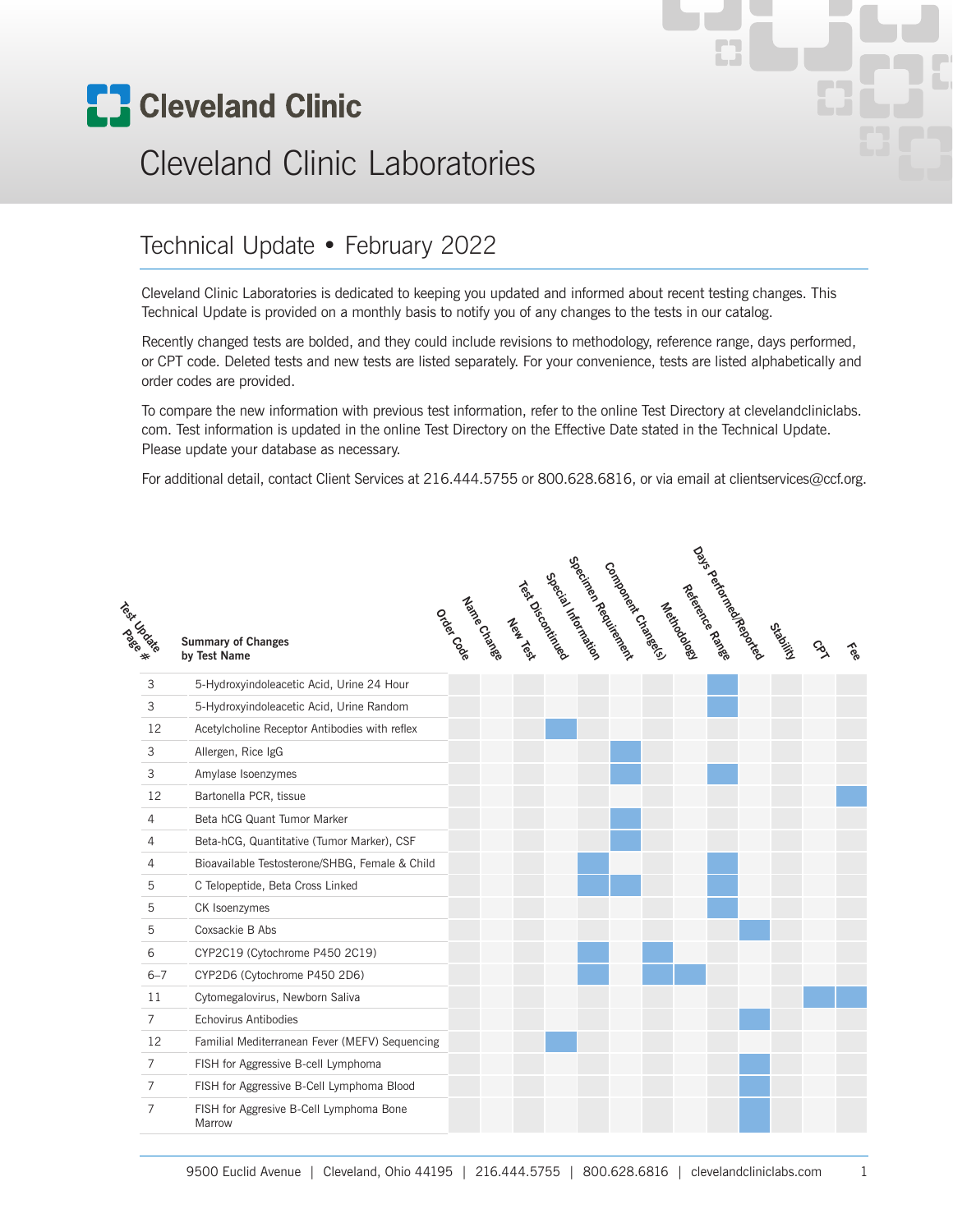| Test Cross     | <b>Summary of Changes</b><br>by Test Name              |
|----------------|--------------------------------------------------------|
| $\overline{7}$ | FISH for ALK Cyto Block                                |
| $\overline{7}$ | FISH for BCL2 (18q21) Tissue                           |
| $\overline{7}$ | FISH for BCL2 Blood                                    |
| $\overline{7}$ | FISH for BCL2 Bone Marrow                              |
| 7              | FISH for BCL6 (3q27) Tissue                            |
| 7              | FISH for BCL6 Blood                                    |
| $\overline{7}$ | FISH for BCL6 Bone Marrow                              |
| 7              | FISH for CCND1 Blood                                   |
| $\overline{7}$ | FISH for CCND1 Bone Marrow                             |
| $\overline{7}$ | FISH for CCND1 (Tissue)                                |
| $\overline{7}$ | FISH for IgH/BCL2 Blood                                |
| 7              | FISH for IGH/BCL2 Bone Marrow                          |
| 7              | FISH for IGH/BCL2 Tissue                               |
| 7              | FISH for IgH/CCND1 Blood                               |
| 8              | FISH for IGH/CCND1 Bone Marrow                         |
| 8              | FISH for IGH/CCND1 Tissue                              |
| 8              | FISH for IGH/MYC/CEP8 Blood                            |
| 8              | FISH for IGH/MYC/CEP8 Bone Marrow                      |
| 8              | FISH for IGH/MYC/CEP8 Tissue                           |
| 8              | FISH for MALT 1 (18q21)                                |
| 8              | FISH for MYC (8q24) Blood                              |
| 8              | FISH for MYC (8q24) Bone Marrow                        |
| 8              | FISH for MYC (8q24) Tissue                             |
| 8, 12          | FISH for YqH                                           |
| 12             | Heterophile Ab (Inf. Mono) LA w/Titer RFLX             |
| $8 - 9$        | <b>Hirsutism Evaluation Panel</b>                      |
| 9              | HIV 1 Drug Resistance by Next Generation<br>Sequencing |
| 9, 12          | JAK2 V617F Mutation Detection Blood                    |
| 9              | JAK2 V617F Mutation Detection Bone Marrow              |
| 9              | Lead, Blood                                            |
| 9              | Lipoprotein Electrophoresis                            |
| 9              | Mycoplasma Cult Non Urogenital                         |
| 9              | MYD88 L265P Mutation Analysis                          |
| 9              | MYD88 L265P Mutation Analysis Bone Marrow              |
| 12             | NAbFeron Ab                                            |
| 9              | OSHA Zinc Protoporphyrin; Test                         |
| 9              | Polio Neutralization                                   |
| 9              | Polymyositis and Dermatomyositis Panel                 |
| 10             | Polymyositis Panel                                     |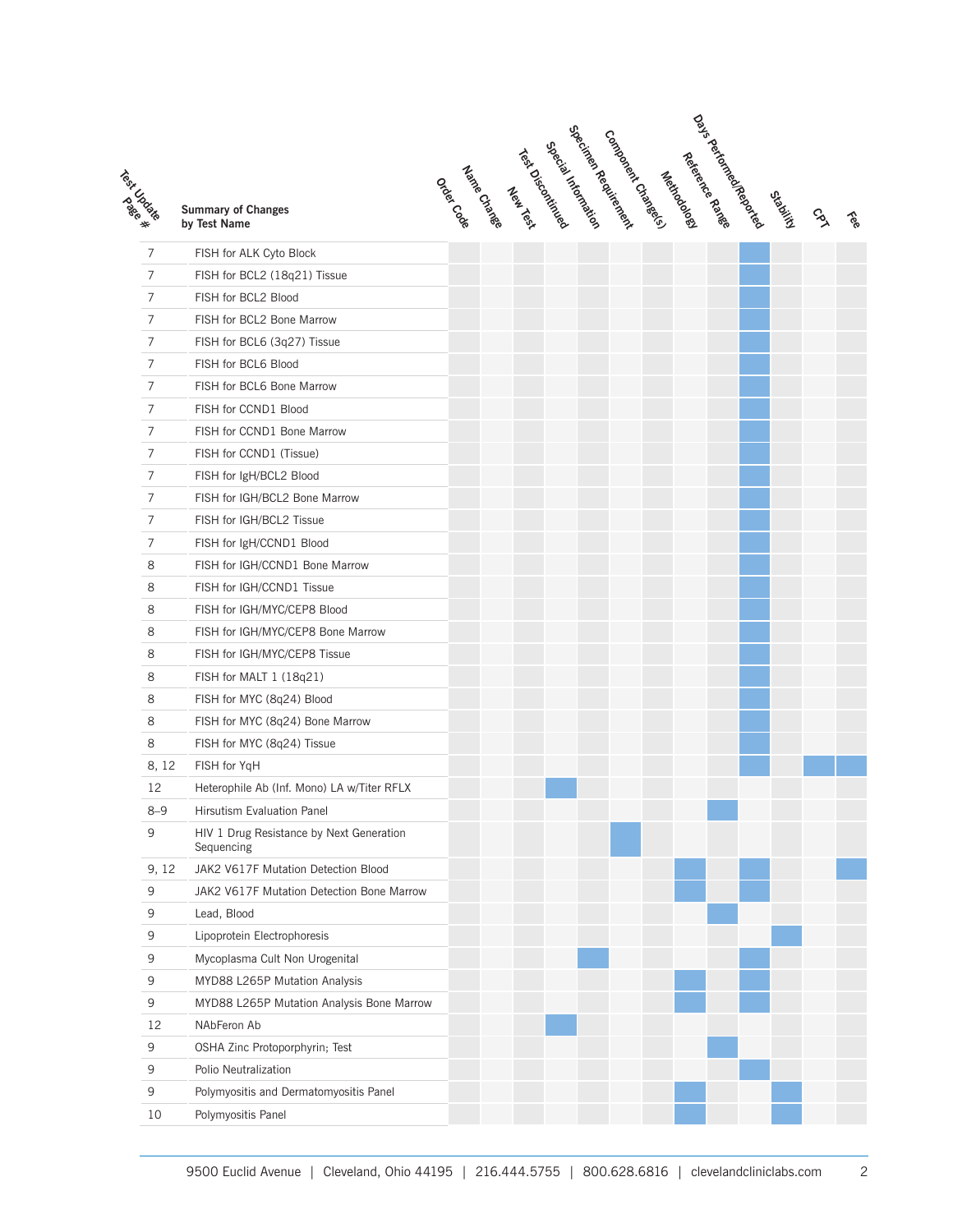

| <b>Test Name</b>                                  | <b>Order Code</b> | Change                                                                                                                                                                                                                                                                                                                                                                                                                                                                      | <b>Effective Date</b>    |
|---------------------------------------------------|-------------------|-----------------------------------------------------------------------------------------------------------------------------------------------------------------------------------------------------------------------------------------------------------------------------------------------------------------------------------------------------------------------------------------------------------------------------------------------------------------------------|--------------------------|
| 5-Hydroxyindo-<br>leacetic Acid, Urine<br>24 Hour | <b>UHIAAD</b>     | Reference Range: <7.7 mg/24 hrs                                                                                                                                                                                                                                                                                                                                                                                                                                             | effective<br>immediately |
| 5-Hydroxyindo-<br>leacetic Acid, Urine<br>Random  | UHIAR2            | Reference Range: <6.7 mg/g crt                                                                                                                                                                                                                                                                                                                                                                                                                                              | effective<br>immediately |
| Allergen, Rice IgG                                | <b>RICIGG</b>     | Specimen Requirement: 0.3 mL serum from Serum Separator (Gold) tube; Minimum<br><b>0.2 mL</b> ; Refrigerated; Transfer serum to a standard plastic aliquot tube.<br>*OR* 0.3 mL serum from No additive (Red) tube; Minimum 0.2 mL; Refrigerated;<br>Transfer serum to a standard plastic aliquot tube.                                                                                                                                                                      | 2/26/22                  |
| Amylase Isoenzymes                                | <b>AMYISO</b>     | Specimen Requirement: 1 mL serum from Serum Separator (Gold) tube; Minimum<br>0.5 mL; Refrigerated; Allow to clot completely at room temp. Separate serum<br>from cells ASAP (within 2 hours of collection). *OR* 1 mL plasma from EDTA<br>(Lavender) tube; Minimum 0.5mL; Refrigerated; Remove plasma ASAP (within 2)<br>hours of collection).*OR* Lithium heparin Plasma Separator (Light Green) tube;<br>Refrigerated; Remove plasma ASAP (within 2 hours of collection) | 2/22/22                  |
|                                                   |                   | Note: Sodium heparin will no longer be an acceptable specimen                                                                                                                                                                                                                                                                                                                                                                                                               |                          |
|                                                   |                   | <b>Reference Range:</b><br>Pancreatic amylase (PANAMY)<br>6-35 Months: 2-28 U/L<br>3-6 Years: 8-34 U/L<br>7-17 Years: 9-39 U/L<br>18-99 Years: 13-53 U/L<br>Total amylase (TAMYIS)<br>3-90 Days: 0-30 U/L<br>3-6 Months: 7-40 U/L<br>7-8 Months: 7-57 U/L<br>9-11 Months: 11-70 U/L<br>12-17 Months: 11-79 U/L<br>18-35 Months: 19-92 U/L<br>3-4 Years: 26-106 U/L<br>5-12 Years: 30-119 U/L<br>13-99 Years: 28-100 U/L                                                     |                          |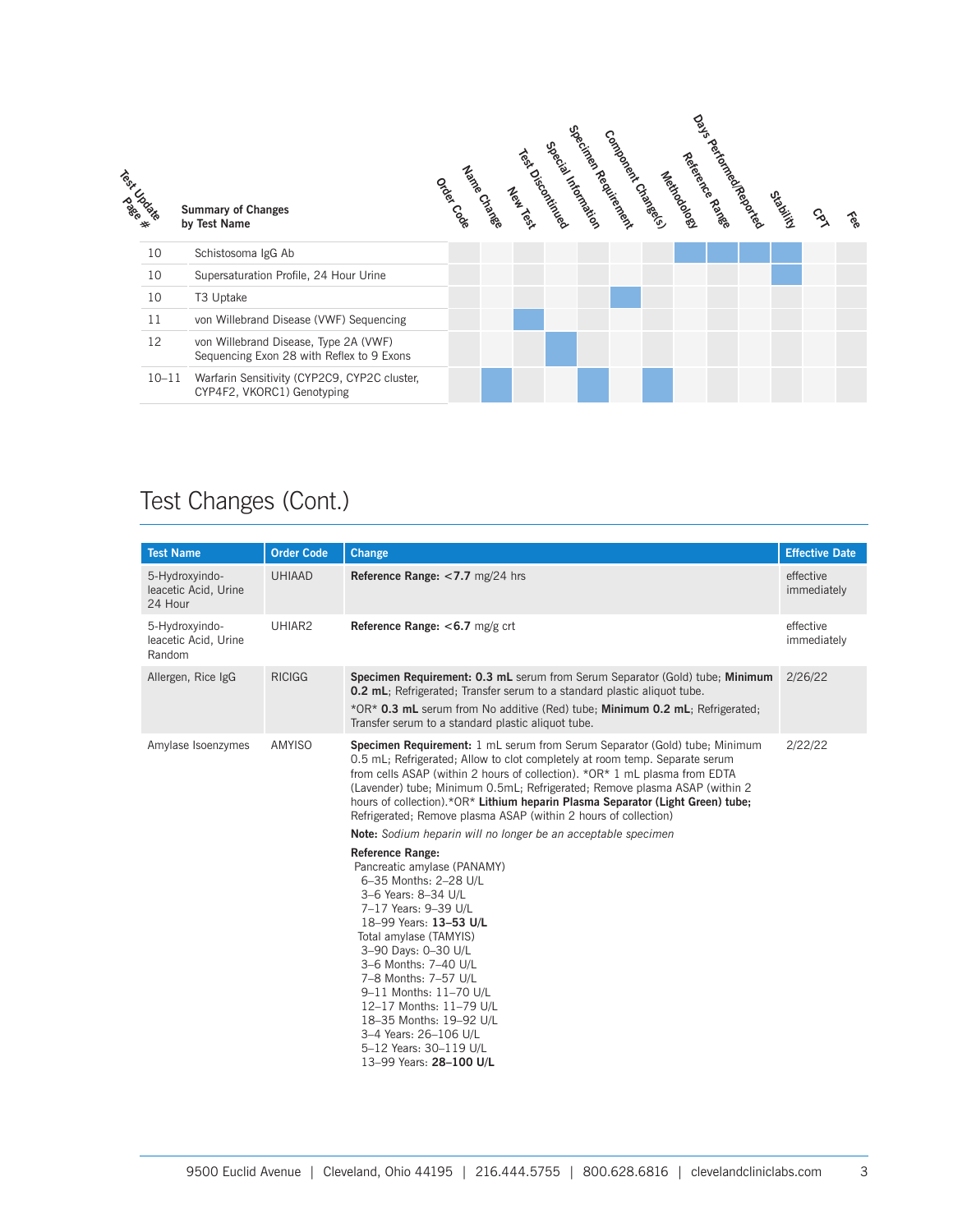| <b>Test Name</b>                                            | <b>Order Code</b> | <b>Change</b>                                                                                                                                                                                                                                                                                                                                                                                                                                                                                                                                                                                                                                                                                                                                                                                                                                                                                                                                                                                                                                                                                                                                                                                                                                                                                                                                                                                                                                                                                                                                                                                                                                                                                                                                                                                                                                                                                                                                                                                                                                                                                                         | <b>Effective Date</b> |
|-------------------------------------------------------------|-------------------|-----------------------------------------------------------------------------------------------------------------------------------------------------------------------------------------------------------------------------------------------------------------------------------------------------------------------------------------------------------------------------------------------------------------------------------------------------------------------------------------------------------------------------------------------------------------------------------------------------------------------------------------------------------------------------------------------------------------------------------------------------------------------------------------------------------------------------------------------------------------------------------------------------------------------------------------------------------------------------------------------------------------------------------------------------------------------------------------------------------------------------------------------------------------------------------------------------------------------------------------------------------------------------------------------------------------------------------------------------------------------------------------------------------------------------------------------------------------------------------------------------------------------------------------------------------------------------------------------------------------------------------------------------------------------------------------------------------------------------------------------------------------------------------------------------------------------------------------------------------------------------------------------------------------------------------------------------------------------------------------------------------------------------------------------------------------------------------------------------------------------|-----------------------|
| Beta hCG Quant<br><b>Tumor Marker</b>                       | <b>BHCG</b>       | <b>Specimen Requirement:</b> 1 mL serum from Serum Separator (Gold) tube; Minimum<br>0.4 mL; Refrigerated; Allow specimen to clot completely at room temperature.<br>Separate serum from cells ASAP or within 2 hours of collection. Transfer serum to<br>standard aliquot tube *OR* 1 mL plasma from EDTA (Lavender) tube; Minimum<br>0.4 mL; Refrigerated; Separate plasma from cells within 2 hours of collection and<br>transfer to standard aliquot tube *OR* 1 mL plasma from Lithium heparin (Green)<br>tube; Minimum 0.4 mL; Refrigerated; Separate plasma from cells within 2 hours of<br>collection and transfer to standard aliquot tube.<br><b>Note:</b> Sodium heparin will no longer be an acceptable specimen                                                                                                                                                                                                                                                                                                                                                                                                                                                                                                                                                                                                                                                                                                                                                                                                                                                                                                                                                                                                                                                                                                                                                                                                                                                                                                                                                                                          | 2/22/22               |
| Beta-hCG,<br>Quantitative (Tumor<br>Marker), CSF            | <b>HCGCSF</b>     | <b>Specimen Requirement:</b> 0.5 mL Cerebrospinal fluid (CSF) in clean container;<br>Minimum 0.3 mL; Refrigerated *OR* 0.5 mL Cerebrospinal fluid (CSF) in No<br>additive (Red) tube; Minimum 0.3 mL; Refrigerated *OR* 0.5 mL Cerebrospinal fluid<br>(CSF) in Lithium heparin (Green) tube; Minimum 0.3 mL; Refrigerated<br><b>Note:</b> Sodium heparin will no longer be an acceptable specimen                                                                                                                                                                                                                                                                                                                                                                                                                                                                                                                                                                                                                                                                                                                                                                                                                                                                                                                                                                                                                                                                                                                                                                                                                                                                                                                                                                                                                                                                                                                                                                                                                                                                                                                     | 2/22/22               |
| <b>Bioavailable</b><br>Testosterone/SHBG,<br>Female & Child | <b>BTSTFC</b>     | Includes:<br>Testosterone<br>Testosterone, Free<br>Testosterone, Bioavailable by Mass Spec<br>Sex Hormone Binding Globulin<br><b>Special Information:</b> Collection between 6–10 a.m. is preferred but not required.<br>Clinical Information: Bioavailable testosterone concentration is calculated using<br>total testosterone (measured by mass spectrometry) and the binding constant<br>of testosterone and sex hormone-binding globulin (SHBG) and/or albumin. $6\text{--}10$<br>a.m. collection is preferable since the reference ranges are determined based on<br>collections during that time. Results for patients collected outside 6–10 a.m. will<br>be reported but must be interpreted in the context of the alternate collection time.<br>Samples collected after 10 a.m. could have falsely low testosterone, and results<br>should be interpreted carefully. For individuals on testosterone-suppressing hormone<br>therapies (e.g., antiandrogens or estrogens), refer to cisgender female reference<br>intervals.<br>Reference Range:<br>Sex Hormone Binding Globulin (SHBG3)<br>Female<br>Tanner Stage I: 30–173 nmol/L<br>Tanner Stage II: 16-127 nmol/L<br>Tanner Stage III: 12-98 nmol/L<br>Tanner Stage IV: 14–151 nmol/L<br>Tanner Stage V: 23-165 nmol/L<br>1-30 Days: 14-60 nmol/L<br>31-364 Days: 60-215 nmol/L<br>1-3 Years: 60-190 nmol/L<br>4-6 Years: 55-170 nmol/L<br>7-9 Years: 35-170 nmol/L<br>10-12 Years: 17-155 nmol/L<br>13-15 Years: 11-120 nmol/L<br>16-17 Years: 19-145 nmol/L<br>18-49 Years: 25-122 nmol/L<br>50-99 Years: 17-125 nmol/L<br>Male<br>Tanner Stage I: 26-186 nmol/L<br>Tanner Stage II: 22-169 nmol/L<br>Tanner Stage III: 13-104 nmol/L<br>Tanner Stage IV: 11-60 nmol/L<br>Tanner Stage V: 11-71 nmol/L<br>1-30 Days: 13-85 nmol/L<br>31-364 Days: 70-250 nmol/L<br>1-3 Years: 50-180 nmol/L<br>4-6 Years: 45-175 nmol/L<br>7-9 Years: 28-190 nmol/L<br>10-12 Years: 23-160 nmol/L<br>13-15 Years: 13-140 nmol/L<br>16-17 Years: 10-60 nmol/L<br>18-49 Years: 17-56 nmol/L<br>50-99 Years: 19-76 nmol/L<br>Note: Other component ranges will not change | 2/22/22               |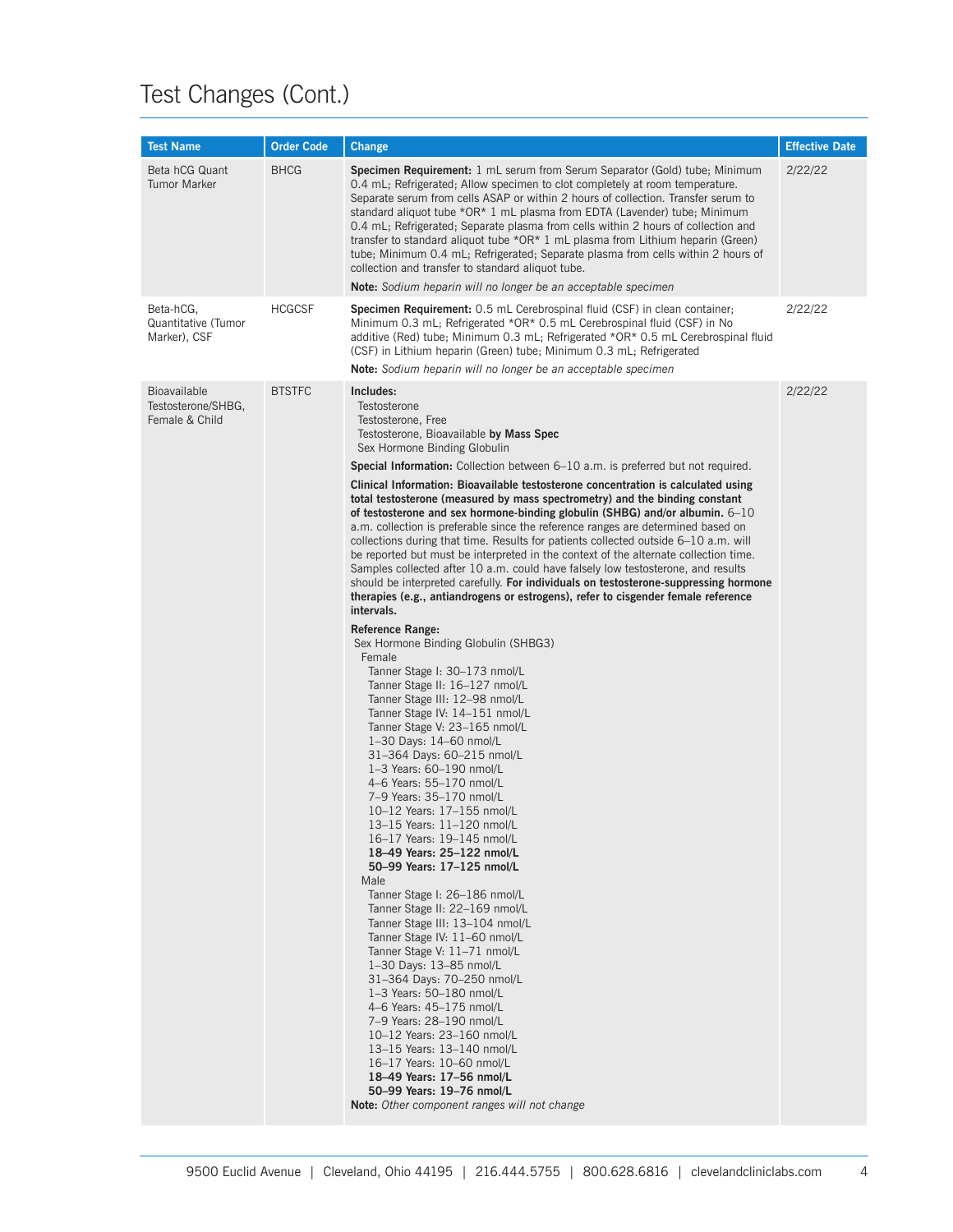| <b>Test Name</b>                    | <b>Order Code</b> | <b>Change</b>                                                                                                                                                                                                                                                                                                                                                                                                                                                                                                                                                                                                                                                                                                                                                                                                                                                                                                                                                                                                                                                                                                                                                                                                                                                                                                                                                                                                                                                                                                                                                                                                                                                                                                                                                                                                                                                                                                                                                                                                                                                                                                                                                                                                                                                                                                                                                                                                                                                                                                                                                                                                                                                                    | <b>Effective Date</b> |
|-------------------------------------|-------------------|----------------------------------------------------------------------------------------------------------------------------------------------------------------------------------------------------------------------------------------------------------------------------------------------------------------------------------------------------------------------------------------------------------------------------------------------------------------------------------------------------------------------------------------------------------------------------------------------------------------------------------------------------------------------------------------------------------------------------------------------------------------------------------------------------------------------------------------------------------------------------------------------------------------------------------------------------------------------------------------------------------------------------------------------------------------------------------------------------------------------------------------------------------------------------------------------------------------------------------------------------------------------------------------------------------------------------------------------------------------------------------------------------------------------------------------------------------------------------------------------------------------------------------------------------------------------------------------------------------------------------------------------------------------------------------------------------------------------------------------------------------------------------------------------------------------------------------------------------------------------------------------------------------------------------------------------------------------------------------------------------------------------------------------------------------------------------------------------------------------------------------------------------------------------------------------------------------------------------------------------------------------------------------------------------------------------------------------------------------------------------------------------------------------------------------------------------------------------------------------------------------------------------------------------------------------------------------------------------------------------------------------------------------------------------------|-----------------------|
| C Telopeptide, Beta<br>Cross Linked | <b>CTELO</b>      | Special Information: Morning fasting specimen preferred. Patient Prep: For patients<br>receiving therapy with high biotin doses (e.g. greater than 5 mg/day), specimen<br>should not be drawn until at least 8 hours after the last biotin administration.<br>Hemolyzed specimens are unacceptable. This test is New York DOH approved.<br><b>Specimen Requirement:</b> 1 mL serum from Serum Separator (Gold) tube; Minimum<br>0.5 mL; Frozen; <b>Morning fasting specimen preferred.</b> Patient Prep: For patients<br>receiving therapy with high biotin doses (e.g. greater than 5 mg/day), specimen<br>should not be drawn until at least 8 hours after the last biotin administration. Allow<br>tube to sit for 15–20 minutes at room temperature to form clot. Centrifuge and<br>separate serum from cells ASAP or within 2 hours of collection. Transfer serum<br>to standard aliquot tube. $*OR*1$ mL plasma from Lithium heparin (Green) tube;<br>Minimum 0.5 mL; Frozen; Morning fasting specimen preferred. Patient Prep.<br>For patients receiving therapy with high biotin doses (e.g. greater than 5 mg/<br>day), specimen should not be drawn until at least 8 hours after the last biotin<br>administration. Allow tube to sit for 15–20 minutes at room temperature to form<br>clot. Centrifuge and separate serum from cells ASAP or within 2 hours of collection.<br>Transfer serum to standard aliquot tube. $*OR*1$ mL plasma from EDTA (Lavender)<br>tube; Minimum 0.5 mL; Frozen; Morning fasting specimen preferred. Patient<br>Prep: For patients receiving therapy with high biotin doses (e.g. greater than<br>5 mg/day), specimen should not be drawn until at least 8 hours after the last<br>biotin administration. Allow tube to sit for 15–20 minutes at room temperature<br>to form clot. Centrifuge and separate serum from cells ASAP or within 2 hours of<br>collection. Transfer serum to standard aliquot tube.<br>Reference Range:<br>C Telopeptide, Beta Cross Linked (CTELOP)<br>Female<br>6 Months-6 Years: 500-1800 pg/mL<br>7-9 Years: 566-1690 pg/mL<br>10-12 Years: 503-2077 pg/mL<br>13-15 Years: 160-1590 pg/mL<br>16-17 Years: 167-933 pg/mL<br>18-29 Years: 64-640 pg/mL<br>30-39 Years: 60-650 pg/mL<br>40-49 Years: 40-465 pg/mL<br>Premenopausal: 25–573 pg/mL<br>Postmenopausal: 104-1008 pg/mL<br>Male<br>6 Months-6 Years: $500-1700$ pg/mL<br>7-9 Years: 522-1682 pg/mL<br>10-12 Years: 553-2071 pg/mL<br>13-15 Years: 485-2468 pg/mL<br>16-17 Years: 276-1546 pg/mL<br>18-29 Years: 87-1200 pg/mL<br>30-39 Years: 70-780 pg/mL<br>40-49 Years: 60-700 pg/mL<br>50-69 Years: 40-840 pg/mL<br>70-99 Years: 52-847 pg/mL | 2/22/22               |
| CK Isoenzymes                       | <b>CKISO</b>      | <b>Reference Range:</b><br>Creatine Kinase (CKISOT)<br>Male<br>0-30 Days: 108-564 U/L<br>31 Days-5 Months: 72-367 U/L<br>6-35 Months: 50-272 U/L<br>3-6 Years: 56-281 U/L<br>7-17 Years: 60-393 U/L<br>18 Years and older: 39-308 U/L<br>Female<br>0-30 Days: 108-564 U/L<br>31 Days-5 Months: 72-367 U/L<br>6-35 Months: 38-261 U/L<br>3-6 Years: 40-222 U/L<br>7-17 Years: 46-250 U/L<br>18 Years and older: 26-192 U/L<br>Note: Other component ranges will not change                                                                                                                                                                                                                                                                                                                                                                                                                                                                                                                                                                                                                                                                                                                                                                                                                                                                                                                                                                                                                                                                                                                                                                                                                                                                                                                                                                                                                                                                                                                                                                                                                                                                                                                                                                                                                                                                                                                                                                                                                                                                                                                                                                                                        | 2/22/22               |
| Coxsackie B Abs                     | COXBAB            | Reported: 7-13 days                                                                                                                                                                                                                                                                                                                                                                                                                                                                                                                                                                                                                                                                                                                                                                                                                                                                                                                                                                                                                                                                                                                                                                                                                                                                                                                                                                                                                                                                                                                                                                                                                                                                                                                                                                                                                                                                                                                                                                                                                                                                                                                                                                                                                                                                                                                                                                                                                                                                                                                                                                                                                                                              | 2/22/22               |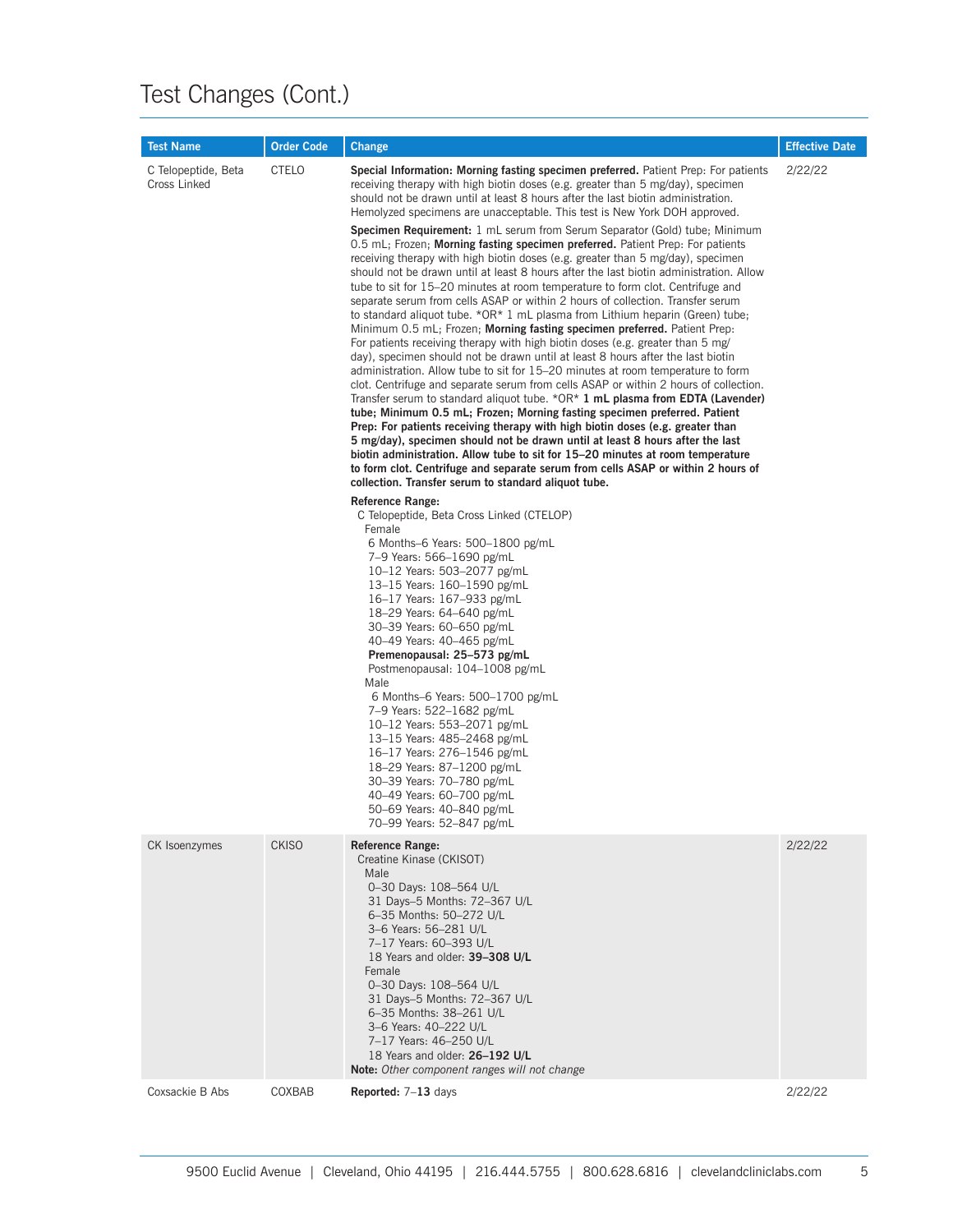| <b>Test Name</b>                     | <b>Order Code</b> | Change                                                                                                                                                                                                                                                                                                                                                                                                                                                                                                                                                                                                                                                                                                                                                                                                                                                                                                                                                                                                                                                                                                                                                                                                                                                                                                                                                                                                                                                                                                                                                                                                                                                                                                                                                                                                                                                                                                                                                                                                                                                                                                                                                                                                                                                                                                                                                                                                                                                                                                                                                   | <b>Effective Date</b> |
|--------------------------------------|-------------------|----------------------------------------------------------------------------------------------------------------------------------------------------------------------------------------------------------------------------------------------------------------------------------------------------------------------------------------------------------------------------------------------------------------------------------------------------------------------------------------------------------------------------------------------------------------------------------------------------------------------------------------------------------------------------------------------------------------------------------------------------------------------------------------------------------------------------------------------------------------------------------------------------------------------------------------------------------------------------------------------------------------------------------------------------------------------------------------------------------------------------------------------------------------------------------------------------------------------------------------------------------------------------------------------------------------------------------------------------------------------------------------------------------------------------------------------------------------------------------------------------------------------------------------------------------------------------------------------------------------------------------------------------------------------------------------------------------------------------------------------------------------------------------------------------------------------------------------------------------------------------------------------------------------------------------------------------------------------------------------------------------------------------------------------------------------------------------------------------------------------------------------------------------------------------------------------------------------------------------------------------------------------------------------------------------------------------------------------------------------------------------------------------------------------------------------------------------------------------------------------------------------------------------------------------------|-----------------------|
| CYP2C19<br>(Cytochrome P450<br>2C19) | 2C19CY            | For interface clients only: Test build may need to be modified<br>Includes:<br>CYP2C19 Genotype<br>CYP2C19 Phenotype<br>Interpretation<br><b>Clinical Limitation:</b> Only the targeted CYP2C19 variants will be detected by this<br>panel, and assumptions about phase and content are made to assign alleles.<br><b>Publicly</b> available sources such as the www.pharmyar.org or www.pharmgkb.org<br>provide guidance on phenotype predictions and allele frequencies. Diagnostic errors<br>can occur due to rare sequence variations. Risk of therapeutic failure or adverse<br>reactions with CYP2C19 substrates may be affected by genetic and non-genetic<br>factors that are not detected by this test. This result does not replace the need for<br>therapeutic drug or clinical monitoring.<br>Clinical Information: Background: Characteristics: The cytochrome P450 (CYP)<br>isozyme 2C19 is involved in the metabolism of many drugs. Variants in the gene<br>that codes for CYP2C19 will influence pharmacokinetics of CYP2C19 substrates,<br>and may predict or explain non-standard dose requirements, therapeutic failure or<br>adverse reactions. Inheritance: Autosomal co-dominant. Cause: CYP2C19 gene<br>variants affect enzyme <b>function.</b> Variants tested: Negative: No variants detected is<br>predictive of the $*1$ functional allele. $*2$ (rs4244285, c.681G>A), $*3$ (rs4986893,<br>c.636G>A), *4 (rs28399504, c.1A>G), *5 (rs56337013, c.1297C>T), *6<br>(rs72552267, c.395G>A), *7 (rs72558186, c.819+2T>A, *8 (rs41291556,<br>c.358T>C), *9 (rs17884712, c.431G>A), *10 (rs6413438, c.680C>T), *15<br>(rs17882687, c.55A>C), *17 (rs12248560, c.-806C>T), *35 (rs12769205,<br>c.12662A>G) Clinical Sensitivity: Drug-dependent. Methodology: Polymerase chain<br>reaction (PCR) and fluorescence monitoring. Analytical Sensitivity and Specificity:<br>>99%                                                                                                                                                                                                                                                                                                                                                                                                                                                                                                                                                                                                                                                      | 2/22/22               |
| CYP2D6 (Cytochrome<br>P450 2D6)      | 2D6GTP            | For interface clients only: Test build may need to be modified<br>Includes:<br>CYP2D6 Genotype<br><b>CYP2D6 Phenotype</b><br>Interpretation<br><b>Clinical Limitation:</b> Only the targeted CYP2D6 variants will be detected by this<br>panel, and assumptions about phase and content are made to assign alleles.<br><b>Publicly</b> available sources such as the www.pharmvar.org or www.pharmgkb.org<br>provide guidance on phenotype predictions and allele frequencies. A combination<br>of the *5 (gene deletion) and a gene duplication cannot be specifically identified.<br>This combination is not expected to adversely affect the phenotype prediction.<br>Diagnostic errors can occur due to rare sequence variations. Risk of therapeutic<br>failure or adverse reactions with CYP2D6 substrates may be affected by genetic and<br>non-genetic factors that are not detected by this test. This result does not replace the<br>need for therapeutic drug or clinical monitoring.<br><b>Clinical Information:</b> Background: Characteristics: The cytochrome P450 (CYP)<br>isozyme 2D6 is involved in the metabolism of many drugs. Variants in the gene that<br>codes for CYP2D6 may influence pharmacokinetics of CYP2D6 substrates, and may<br>predict or explain non-standard dose requirement, therapeutic failure or adverse<br>reactions. Inheritance: Autosomal co-dominant. Cause: CYP2D6 gene variants and<br>copy number affect enzyme function.<br>Variants tested: Negative: No variants detected is predictive of the *1 functional<br>allele. *2 (rs16947, c.2850C>T; rs1135840, c.4180G>C), *2A (rs1080985,<br>c.-1584C>G; rs16947, c.2850C>T; rs1135840, c.4180G>C), *3 (rs35743686,<br>c.2549delA), $*4$ (rs1065852, c.100C>T; rs3892097, c.1846G>A;<br>rs1135840, c.4180G>C), *5 (gene deletion), *6 (rs5030655, c.1707delT;<br>rs1135840, c.4180G>C), *7 (rs5030867, c.2935A>C), *8 (rs5030865,<br>c.1758G>T; rs16947, c.2850C>T; rs1135840, c.4180G>C), *9 (rs5030656,<br>c.2615 2617delAAGA), $*10$ (rs1065852, c.100C>T; rs1135840, c.4180G>C),<br>*11 (rs1080985, c.-1584C>G; rs201377835, c.883G>C; rs16947, c.2850C>T;<br>rs1135840, c.4180G>C), *12 (rs5030862, c.124G>A; rs16947, c.2850C>T;<br>rs1135840, c.4180G>C), $*13$ (a CYP2D7-derived exon 1 conversion), $*14$<br>$(rs5030865, c.1758G > A; rs16947, c.2850C > T; rs1135840, c.4180G > C)$<br>$*15$ (rs774671100, c.137 138insT), $*17$ (rs28371706, c.1023C>T; rs16947,<br>c.2850C>T; rs1135840, c.4180G>C), *29 (rs16947, c.2850C>T; rs59421388, | 2/22/22               |

*(continued on page 7)*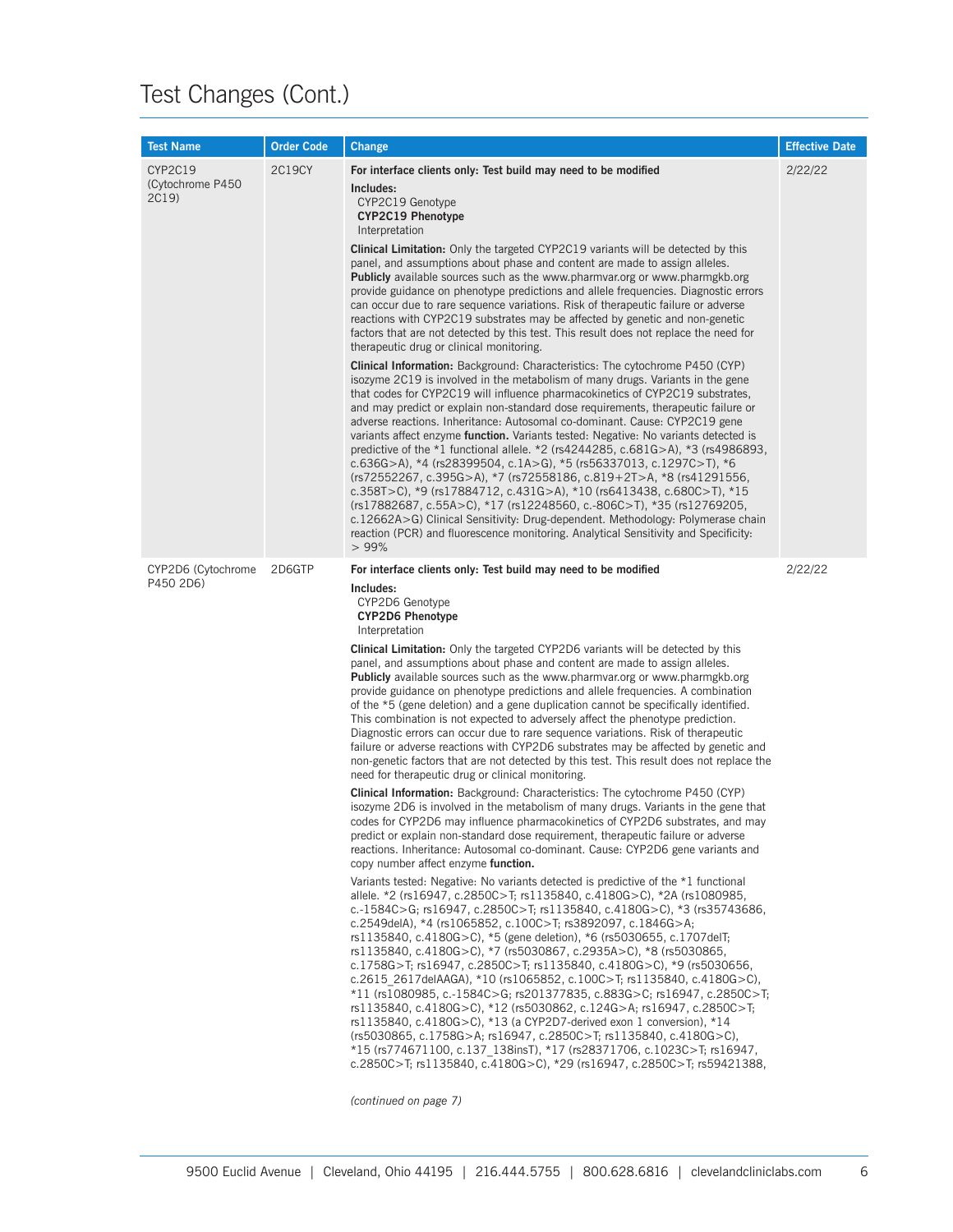| <b>Test Name</b>                                                   | <b>Order Code</b> | Change                                                                                                                                                                                                                                                                                                                                                                                                                                                                                                                                                                                                                                                                                                                                                                                                                                                                                                                                                                                                                                                                                                                             | <b>Effective Date</b>    |
|--------------------------------------------------------------------|-------------------|------------------------------------------------------------------------------------------------------------------------------------------------------------------------------------------------------------------------------------------------------------------------------------------------------------------------------------------------------------------------------------------------------------------------------------------------------------------------------------------------------------------------------------------------------------------------------------------------------------------------------------------------------------------------------------------------------------------------------------------------------------------------------------------------------------------------------------------------------------------------------------------------------------------------------------------------------------------------------------------------------------------------------------------------------------------------------------------------------------------------------------|--------------------------|
| CYP2D6 (Cytochrome<br>P450 2D6)<br>(continued from<br>page 6)      |                   | c.3183G>A; rs1135840, c.4180G>C), *35 (rs769258, c.31G>A; rs16947,<br>c.2850C>T; rs1135840, c.4180G>C), *36 (a CYP2D6*10 carrying a CYP2D7-<br>derived exon 9 conversion), $*36-*10$ (a CYP2D6 $*36$ and a CYP2D6 $*10$ in tandem,<br>*41 (rs16947, c.2850C>T; rs28371725, c.2988G>A; rs1135840, c.4180G>C),<br>*45 (rs28371710, c.1716G>A; rs16947, c.2850C>T; rs1135840, c.4180G>C),<br>*46 (rs28371696, c.77G>A; rs28371710, c.1716G>A; rs16947, c.2850C>T;<br>rs1135840, c.4180G>C), *49 (rs1065852, c.100C>T; rs1135822, c.1611T>A;<br>rs1135840, c.4180G>C), *53 (rs1135822, c.1611T>A), *69 (rs1065852,<br>c.100C>T; rs16947, c.2850C>T; rs28371725, c.2988G>A; rs1135840,<br>c.4180G>C), *114 (rs1065852, c.100C>T; rs5030865, c.1758G>A; rs16947,<br>c.2850C>T; rs1135840, c.4180G>CDUP: complete gene duplications) Clinical<br>Sensitivity: Drug-dependent. Methodology: Polymerase chain reaction (PCR) and<br>fluorescence monitoring. Sequencing is only performed if needed to characterize a<br>duplicated CYP2D6 gene. Analytical Sensitivity and Specificity: Greater than 99%<br><b>Methodology: Sequencing</b> |                          |
| <b>Echovirus Antibodies</b>                                        | <b>ECHOV</b>      | Reported: 7-13 days                                                                                                                                                                                                                                                                                                                                                                                                                                                                                                                                                                                                                                                                                                                                                                                                                                                                                                                                                                                                                                                                                                                | 2/22/22                  |
| FISH for Aggressive                                                | <b>FABCEL</b>     | Days Performed: 5 days per week                                                                                                                                                                                                                                                                                                                                                                                                                                                                                                                                                                                                                                                                                                                                                                                                                                                                                                                                                                                                                                                                                                    | effective                |
| B-cell Lymphoma                                                    |                   | Reported: 3-5 days                                                                                                                                                                                                                                                                                                                                                                                                                                                                                                                                                                                                                                                                                                                                                                                                                                                                                                                                                                                                                                                                                                                 | immediately              |
| <b>FISH</b> for Aggressive<br>B-Cell Lymphoma<br><b>Blood</b>      | <b>FABCFP</b>     | Days Performed: 5 days per week<br>Reported: 3-5 days                                                                                                                                                                                                                                                                                                                                                                                                                                                                                                                                                                                                                                                                                                                                                                                                                                                                                                                                                                                                                                                                              | effective<br>immediately |
| <b>FISH</b> for Aggresive<br>B-Cell Lymphoma<br><b>Bone Marrow</b> | <b>FABCBM</b>     | Days Performed: 5 days per week<br>Reported: 3-5 days                                                                                                                                                                                                                                                                                                                                                                                                                                                                                                                                                                                                                                                                                                                                                                                                                                                                                                                                                                                                                                                                              | effective<br>immediately |
| FISH for ALK Cyto<br><b>Block</b>                                  | <b>ALKCB</b>      | Reported: 5 days                                                                                                                                                                                                                                                                                                                                                                                                                                                                                                                                                                                                                                                                                                                                                                                                                                                                                                                                                                                                                                                                                                                   | effective<br>immediately |
| FISH for BCL2                                                      | BCL2FT            | Days Performed: 5 days per week                                                                                                                                                                                                                                                                                                                                                                                                                                                                                                                                                                                                                                                                                                                                                                                                                                                                                                                                                                                                                                                                                                    | effective                |
| $(18q21)$ Tissue                                                   |                   | Reported: 3-5 days                                                                                                                                                                                                                                                                                                                                                                                                                                                                                                                                                                                                                                                                                                                                                                                                                                                                                                                                                                                                                                                                                                                 | immediately              |
| FISH for BCL2 Blood                                                | BCL2FH            | Days Performed: 5 days per week<br>Reported: 3-5 days                                                                                                                                                                                                                                                                                                                                                                                                                                                                                                                                                                                                                                                                                                                                                                                                                                                                                                                                                                                                                                                                              | effective<br>immediately |
| FISH for BCL2 Bone                                                 | BCL2FM            | Days Performed: 5 days per week                                                                                                                                                                                                                                                                                                                                                                                                                                                                                                                                                                                                                                                                                                                                                                                                                                                                                                                                                                                                                                                                                                    | effective                |
| Marrow                                                             |                   | Reported: 3-5 days                                                                                                                                                                                                                                                                                                                                                                                                                                                                                                                                                                                                                                                                                                                                                                                                                                                                                                                                                                                                                                                                                                                 | immediately              |
| FISH for BCL6                                                      | BCL6FT            | Days Performed: 5 days per week, 8:00 am-4:30 pm                                                                                                                                                                                                                                                                                                                                                                                                                                                                                                                                                                                                                                                                                                                                                                                                                                                                                                                                                                                                                                                                                   | effective                |
| $(3q27)$ Tissue                                                    |                   | Reported: 3-5 days                                                                                                                                                                                                                                                                                                                                                                                                                                                                                                                                                                                                                                                                                                                                                                                                                                                                                                                                                                                                                                                                                                                 | immediately              |
| FISH for BCL6 Blood                                                | BCL6FH            | Days Performed: 5 days per week<br>Reported: 3-5 days                                                                                                                                                                                                                                                                                                                                                                                                                                                                                                                                                                                                                                                                                                                                                                                                                                                                                                                                                                                                                                                                              | effective<br>immediately |
| FISH for BCL6 Bone                                                 | <b>BCL6FM</b>     | Days Performed: 5 days per week                                                                                                                                                                                                                                                                                                                                                                                                                                                                                                                                                                                                                                                                                                                                                                                                                                                                                                                                                                                                                                                                                                    | effective                |
| Marrow                                                             |                   | <b>Reported: 3–5 days</b>                                                                                                                                                                                                                                                                                                                                                                                                                                                                                                                                                                                                                                                                                                                                                                                                                                                                                                                                                                                                                                                                                                          | immediately              |
| FISH for CCND1                                                     | CCND1F            | Days Performed: 5 days per week                                                                                                                                                                                                                                                                                                                                                                                                                                                                                                                                                                                                                                                                                                                                                                                                                                                                                                                                                                                                                                                                                                    | effective                |
| Blood                                                              |                   | Reported: 3-5 days                                                                                                                                                                                                                                                                                                                                                                                                                                                                                                                                                                                                                                                                                                                                                                                                                                                                                                                                                                                                                                                                                                                 | immediately              |
| FISH for CCND1                                                     | CCND1M            | Days Performed: 5 days per week                                                                                                                                                                                                                                                                                                                                                                                                                                                                                                                                                                                                                                                                                                                                                                                                                                                                                                                                                                                                                                                                                                    | effective                |
| <b>Bone Marrow</b>                                                 |                   | Reported: 3-5 days                                                                                                                                                                                                                                                                                                                                                                                                                                                                                                                                                                                                                                                                                                                                                                                                                                                                                                                                                                                                                                                                                                                 | immediately              |
| FISH for CCND1                                                     | CCND1T            | Days Performed: 5 days per week                                                                                                                                                                                                                                                                                                                                                                                                                                                                                                                                                                                                                                                                                                                                                                                                                                                                                                                                                                                                                                                                                                    | effective                |
| (Tissue)                                                           |                   | Reported: 3-5 days                                                                                                                                                                                                                                                                                                                                                                                                                                                                                                                                                                                                                                                                                                                                                                                                                                                                                                                                                                                                                                                                                                                 | immediately              |
| FISH for IgH/BCL2                                                  | <b>FSHFCL</b>     | Days Performed: 5 days per week                                                                                                                                                                                                                                                                                                                                                                                                                                                                                                                                                                                                                                                                                                                                                                                                                                                                                                                                                                                                                                                                                                    | effective                |
| <b>Blood</b>                                                       |                   | Reported: 3-5 days                                                                                                                                                                                                                                                                                                                                                                                                                                                                                                                                                                                                                                                                                                                                                                                                                                                                                                                                                                                                                                                                                                                 | immediately              |
| FISH for IGH/BCL2<br><b>Bone Marrow</b>                            | <b>FSFCLM</b>     | Reported: 3-5 days                                                                                                                                                                                                                                                                                                                                                                                                                                                                                                                                                                                                                                                                                                                                                                                                                                                                                                                                                                                                                                                                                                                 | effective<br>immediately |
| FISH for IGH/BCL2<br><b>Tissue</b>                                 | T1418             | Reported: 3-5 days                                                                                                                                                                                                                                                                                                                                                                                                                                                                                                                                                                                                                                                                                                                                                                                                                                                                                                                                                                                                                                                                                                                 | effective<br>immediately |
| FISH for IgH/CCND1                                                 | <b>FSHMCL</b>     | Days Performed: 5 days per week                                                                                                                                                                                                                                                                                                                                                                                                                                                                                                                                                                                                                                                                                                                                                                                                                                                                                                                                                                                                                                                                                                    | effective                |
| <b>Blood</b>                                                       |                   | Reported: 3-5 days                                                                                                                                                                                                                                                                                                                                                                                                                                                                                                                                                                                                                                                                                                                                                                                                                                                                                                                                                                                                                                                                                                                 | immediately              |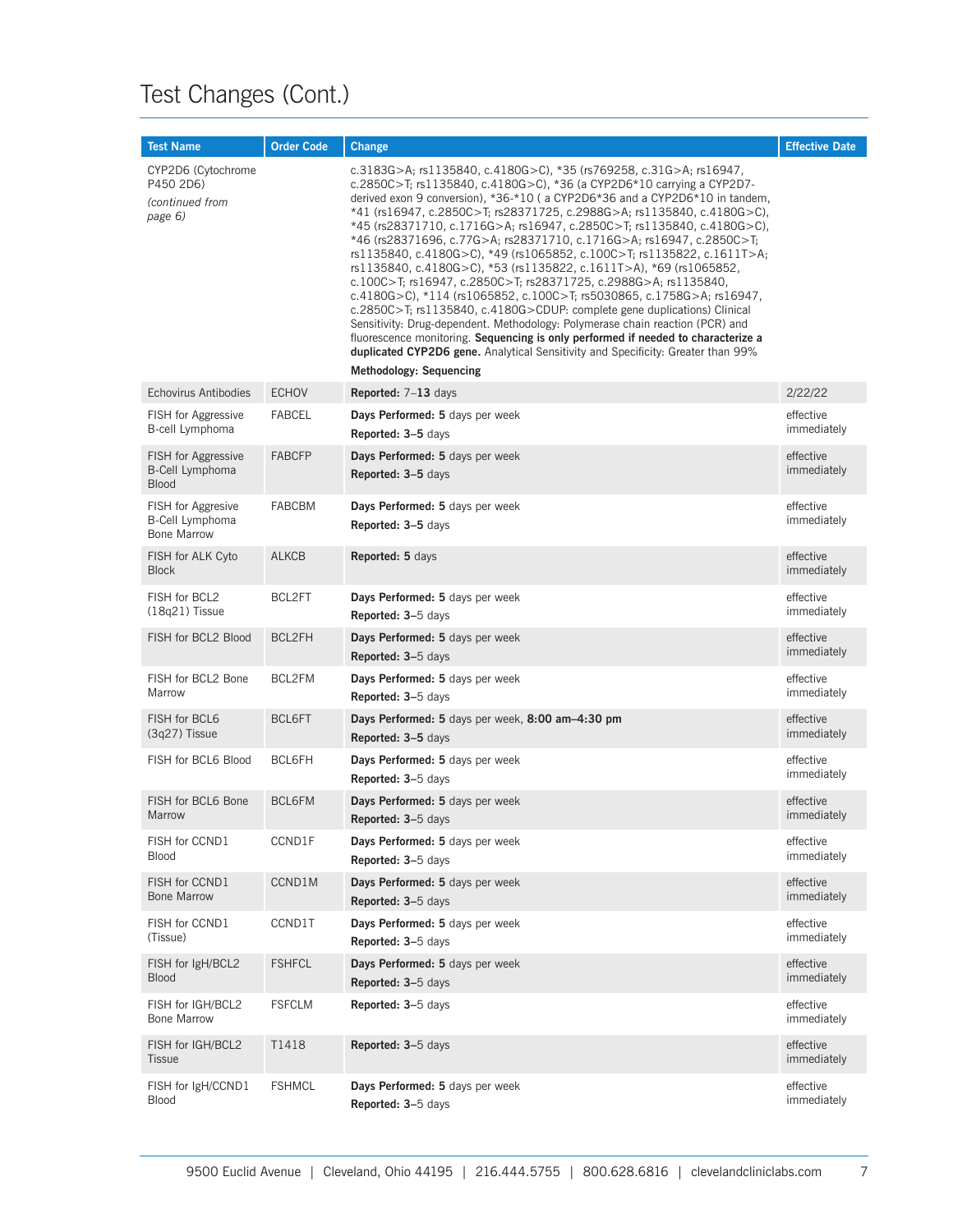| <b>Test Name</b>                     | <b>Order Code</b> | <b>Change</b>                                                                                                                                                                                                                                                                                                                                                                                                                                                                                                                                                                                                                                                                                                                                                                                                                                                                                                                                                                                                                                                                                               | <b>Effective Date</b>    |
|--------------------------------------|-------------------|-------------------------------------------------------------------------------------------------------------------------------------------------------------------------------------------------------------------------------------------------------------------------------------------------------------------------------------------------------------------------------------------------------------------------------------------------------------------------------------------------------------------------------------------------------------------------------------------------------------------------------------------------------------------------------------------------------------------------------------------------------------------------------------------------------------------------------------------------------------------------------------------------------------------------------------------------------------------------------------------------------------------------------------------------------------------------------------------------------------|--------------------------|
| FISH for IGH/CCND1                   | <b>FSMCLM</b>     | Days Performed: 5 days per week                                                                                                                                                                                                                                                                                                                                                                                                                                                                                                                                                                                                                                                                                                                                                                                                                                                                                                                                                                                                                                                                             | effective                |
| <b>Bone Marrow</b>                   |                   | Reported: 3-5 days                                                                                                                                                                                                                                                                                                                                                                                                                                                                                                                                                                                                                                                                                                                                                                                                                                                                                                                                                                                                                                                                                          | immediately              |
| FISH for IGH/CCND1<br><b>Tissue</b>  | T1114             | Reported: 3-5 days                                                                                                                                                                                                                                                                                                                                                                                                                                                                                                                                                                                                                                                                                                                                                                                                                                                                                                                                                                                                                                                                                          | effective<br>immediately |
| FISH for IGH/MYC/                    | 814FSH            | Days Performed: 5 days per week                                                                                                                                                                                                                                                                                                                                                                                                                                                                                                                                                                                                                                                                                                                                                                                                                                                                                                                                                                                                                                                                             | effective                |
| CEP8 Blood                           |                   | Reported: 3-5 days                                                                                                                                                                                                                                                                                                                                                                                                                                                                                                                                                                                                                                                                                                                                                                                                                                                                                                                                                                                                                                                                                          | immediately              |
| FISH for IGH/MYC/                    | 814FSM            | Days Performed: 5 days per week                                                                                                                                                                                                                                                                                                                                                                                                                                                                                                                                                                                                                                                                                                                                                                                                                                                                                                                                                                                                                                                                             | effective                |
| CEP8 Bone Marrow                     |                   | Reported: 3-5 days                                                                                                                                                                                                                                                                                                                                                                                                                                                                                                                                                                                                                                                                                                                                                                                                                                                                                                                                                                                                                                                                                          | immediately              |
| FISH for IGH/MYC/                    | T814              | Days Performed: 5 days per week                                                                                                                                                                                                                                                                                                                                                                                                                                                                                                                                                                                                                                                                                                                                                                                                                                                                                                                                                                                                                                                                             | effective                |
| <b>CEP8 Tissue</b>                   |                   | Reported: 3-5 days                                                                                                                                                                                                                                                                                                                                                                                                                                                                                                                                                                                                                                                                                                                                                                                                                                                                                                                                                                                                                                                                                          | immediately              |
| FISH for MALT 1<br>(18q21)           | MALT1             | Reported: 5 days                                                                                                                                                                                                                                                                                                                                                                                                                                                                                                                                                                                                                                                                                                                                                                                                                                                                                                                                                                                                                                                                                            | effective<br>immediately |
| FISH for MYC (8q24)                  | <b>MYCFSH</b>     | Days Performed: 5 days per week                                                                                                                                                                                                                                                                                                                                                                                                                                                                                                                                                                                                                                                                                                                                                                                                                                                                                                                                                                                                                                                                             | effective                |
| <b>Blood</b>                         |                   | Reported: 3-5 days                                                                                                                                                                                                                                                                                                                                                                                                                                                                                                                                                                                                                                                                                                                                                                                                                                                                                                                                                                                                                                                                                          | immediately              |
| FISH for MYC (8q24)                  | <b>MYCFSM</b>     | Days Performed: 5 days per week                                                                                                                                                                                                                                                                                                                                                                                                                                                                                                                                                                                                                                                                                                                                                                                                                                                                                                                                                                                                                                                                             | effective                |
| <b>Bone Marrow</b>                   |                   | Reported: 3-5 days                                                                                                                                                                                                                                                                                                                                                                                                                                                                                                                                                                                                                                                                                                                                                                                                                                                                                                                                                                                                                                                                                          | immediately              |
| FISH for MYC (8q24)                  | <b>MYC</b>        | Days Performed: 5 days per week                                                                                                                                                                                                                                                                                                                                                                                                                                                                                                                                                                                                                                                                                                                                                                                                                                                                                                                                                                                                                                                                             | effective                |
| <b>Tissue</b>                        |                   | Reported: 3-5 days                                                                                                                                                                                                                                                                                                                                                                                                                                                                                                                                                                                                                                                                                                                                                                                                                                                                                                                                                                                                                                                                                          | immediately              |
| FISH for YgH                         | YQHFSH            | Reported: 5 days<br>CPT: 88273, 88271 (x2)<br>Price: \$638.00                                                                                                                                                                                                                                                                                                                                                                                                                                                                                                                                                                                                                                                                                                                                                                                                                                                                                                                                                                                                                                               | 2/3/22                   |
| <b>Hirsutism Evaluation</b><br>Panel | <b>HIRSUT</b>     | <b>Reference Range:</b><br>Dehydroepiandrosterone Sulfate (DHEASA)<br>Female<br>0-6 Days: 108-607 µg/dL<br>7-30 Days: 32-431 µg/dL<br>1-5 Months: $3-124 \mu g/dL$<br>6-35 Months: $0-29 \mu g/dL$<br>3–6 Years: $0-47 \mu g/dL$<br>7-9 Years: 5-94 µg/dL<br>10-14 Years: 22-255 $\mu$ g/dL<br>15-19 Years: 63-373 µg/dL<br>20-24 Years: 148-407 µg/dL<br>25-34 Years: 99-340 µg/dL<br>35-44 Years: $61-337 \mu g/dL$<br>45-54 Years: 35-256 µg/dL<br>55-64 Years: 19-205 µg/dL<br>65-74 Years: 9-246 µg/dL<br>75-99 Years: 12-154 µg/dL<br>Tanner Stage I: $7-126 \mu g/dL$<br>Tanner Stage II: 13-241 µg/dL<br>Tanner Stage III: 32-446 µg/dL<br>Tanner Stage IV & V: 65-371 µg/dL<br>Male<br>0-6 Days: $108 - 607 \mu g/dL$<br>7-30 Days: 32-431 µg/dL<br>1-5 Months: $3-124 \mu g/dL$<br>6-35 Months: $0-33 \mu g/dL$<br>3-6 Years: 0-44 µg/dL<br>7-9 Years: 5-115 $\mu$ g/dL<br>10-14 Years: 22-332 $\mu$ g/dL<br>15-19 Years: 88-483 $\mu$ g/dL<br>20-24 Years: 211-492 µg/dL<br>25-34 Years: $160 - 449 \mu g/dL$<br>35-44 Years: 89-427 µg/dL<br>45-54 Years: 44-331 µg/dL<br>(continued on page 9) | 2/22/22                  |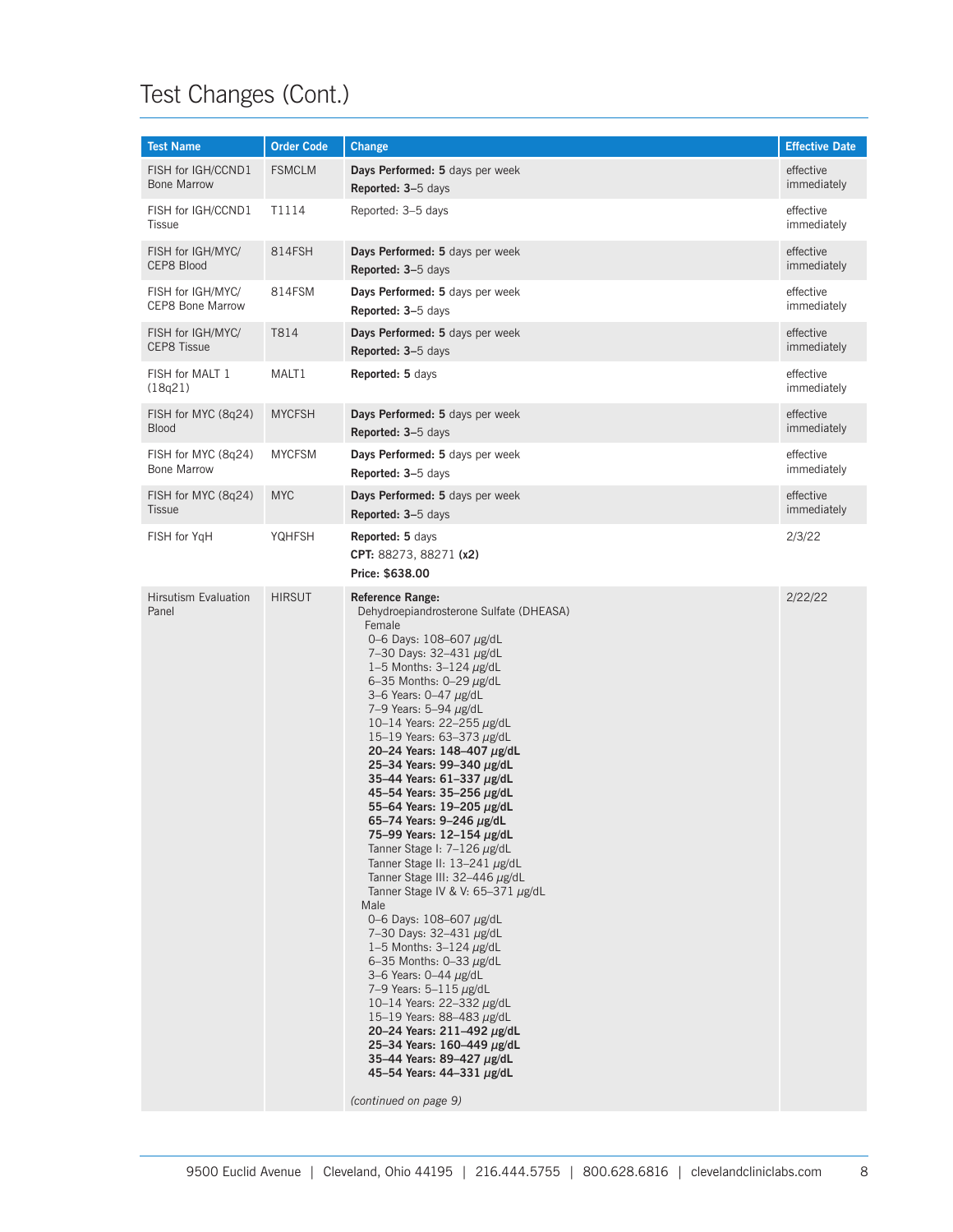| <b>Test Name</b>                                                     | <b>Order Code</b> | Change                                                                                                                                                                                                                                                                                                                                                                                                                                                                                                                                                                                                                                      | <b>Effective Date</b>    |
|----------------------------------------------------------------------|-------------------|---------------------------------------------------------------------------------------------------------------------------------------------------------------------------------------------------------------------------------------------------------------------------------------------------------------------------------------------------------------------------------------------------------------------------------------------------------------------------------------------------------------------------------------------------------------------------------------------------------------------------------------------|--------------------------|
| <b>Hirsutism Evaluation</b><br>Panel<br>(continued from<br>page 8)   |                   | 55–64 Years: 52–295 µg/dL<br>65-74 Years: 34-249 µg/dL<br>75-99 Years: 16-123 µg/dL<br>Tanner Stage I: 7–209 µg/dL<br>Tanner Stage II: 28-260 µg/dL<br>Tanner Stage III: 39–390 µg/dL<br>Tanner Stage IV & V: 81-488 µg/dL<br>Note: Other component ranges will not change                                                                                                                                                                                                                                                                                                                                                                  |                          |
| HIV 1 Drug<br>Resistance by<br>Next Generation<br>Sequencing         | <b>HIVNGS</b>     | Specimen Requirement: 3 mL plasma from EDTA (Lavender) tube; Minimum<br>2.5 mL; Frozen; Separate plasma from cells within 24 hours and transfer plasma<br>to a standard aliquot tube. Please submit most recent viral load and test date, if<br>available.                                                                                                                                                                                                                                                                                                                                                                                  | 2/22/22                  |
| <b>JAK2 V617F</b><br><b>Mutation Detection</b><br><b>Blood</b>       | JAK2              | Clinical Information: This assay uses Droplet Digital PCR to detect a JAK2<br>V617F mutation in suspected non-CML myeloproliferative disorders or overlap<br>myelodysplastic/myeloproliferative disease.<br>Methodology: Droplet Digital Polymerase Chain Reaction (PCR)<br>Days Performed: 3 days per week<br>Reported: 5 days<br>Price: \$561.00                                                                                                                                                                                                                                                                                          | effective<br>immediately |
| <b>JAK2 V617F</b><br><b>Mutation Detection</b><br><b>Bone Marrow</b> | JAK2M             | Clinical Information: This assay uses Droplet Digital PCR to detect a JAK2<br>V617F mutation in suspected non-CML myeloproliferative disorders or overlap<br>myelodysplastic/myeloproliferative disease.<br>Methodology: Droplet Digital Polymerase Chain Reaction (PCR)<br>Days Performed: 3 days per week<br>Reported: 5 days                                                                                                                                                                                                                                                                                                             | effective<br>immediately |
| Lead, Blood                                                          | LEAD <sub>2</sub> | Reference Range: <3.5 ug/dL                                                                                                                                                                                                                                                                                                                                                                                                                                                                                                                                                                                                                 | effective<br>immediately |
| Lipoprotein<br>Electrophoresis                                       | <b>LIPOEL</b>     | Stability:<br>Ambient: After separation from cells: 1 day<br>Refrigerated: After separation from cells: 7 days<br>Frozen: Unacceptable                                                                                                                                                                                                                                                                                                                                                                                                                                                                                                      | 2/22/22                  |
| Mycoplasma Cult Non<br>Urogenital                                    | <b>UMPLAS</b>     | Clinical Information: Positives are reported as soon as detected.<br>Reported: 11 days                                                                                                                                                                                                                                                                                                                                                                                                                                                                                                                                                      | 2/22/22                  |
| MYD88 L265P<br><b>Mutation Analysis</b>                              | MYD88             | Methodology: Droplet Digital Polymerase Chain Reaction (PCR)<br>Days Performed: 3 days per week<br>Reported: 5 days                                                                                                                                                                                                                                                                                                                                                                                                                                                                                                                         | effective<br>immediately |
| <b>MYD88 L265P</b><br><b>Mutation Analysis</b><br><b>Bone Marrow</b> | MYD88M            | Methodology: Droplet Digital Polymerase Chain Reaction (PCR)<br>Days Performed: 3 days per week<br>Reported: 5 days                                                                                                                                                                                                                                                                                                                                                                                                                                                                                                                         | effective<br>immediately |
| <b>OSHA Zinc</b><br>Protoporphyrin; Test                             | <b>OSHALZ</b>     | Clinical Information: The Centers for Disease Control and Prevention (CDC)<br>recommends a blood lead reference value of less than $3.5 \mu$ g/dL (Update of<br>the Blood Lead Reference Value - United States, 2021). The CDC's updated<br>"Recommended Actions Based on Blood Lead Level" can be accessed at www.cdc.<br>gov. Consult your State Department of Health and/or applicable regulatory agencies<br>for specific guidance on testing follow up and patient management.<br><b>Reference Range:</b><br>Lead (LEAD1): $<$ 3.5 ug/dL<br>ZPP, whole blood (INDZP1): 0-40 ug/dL<br>ZPP to heme ratio (INDZP2) 0-69 umol ZPP/mol heme | effective<br>immediately |
| Polio Neutralization                                                 | <b>PNEUT</b>      | <b>Reported:</b> $7-13$ days                                                                                                                                                                                                                                                                                                                                                                                                                                                                                                                                                                                                                | 2/22/22                  |
| Polymyositis and<br>Dermatomyositis<br>Panel                         | MYOSPL            | Stability:<br>Ambient: 48 hours<br>Refrigerated: 2 weeks<br>Frozen: 1 month<br>MetOoblot (IB), Qualitative<br>Immunoprecipitation<br>Semi Quantitative Enzyme Linked Immunosorbent Assay<br>Semi-Quantitative Multiplex Bead Assay                                                                                                                                                                                                                                                                                                                                                                                                          | 2/22/22                  |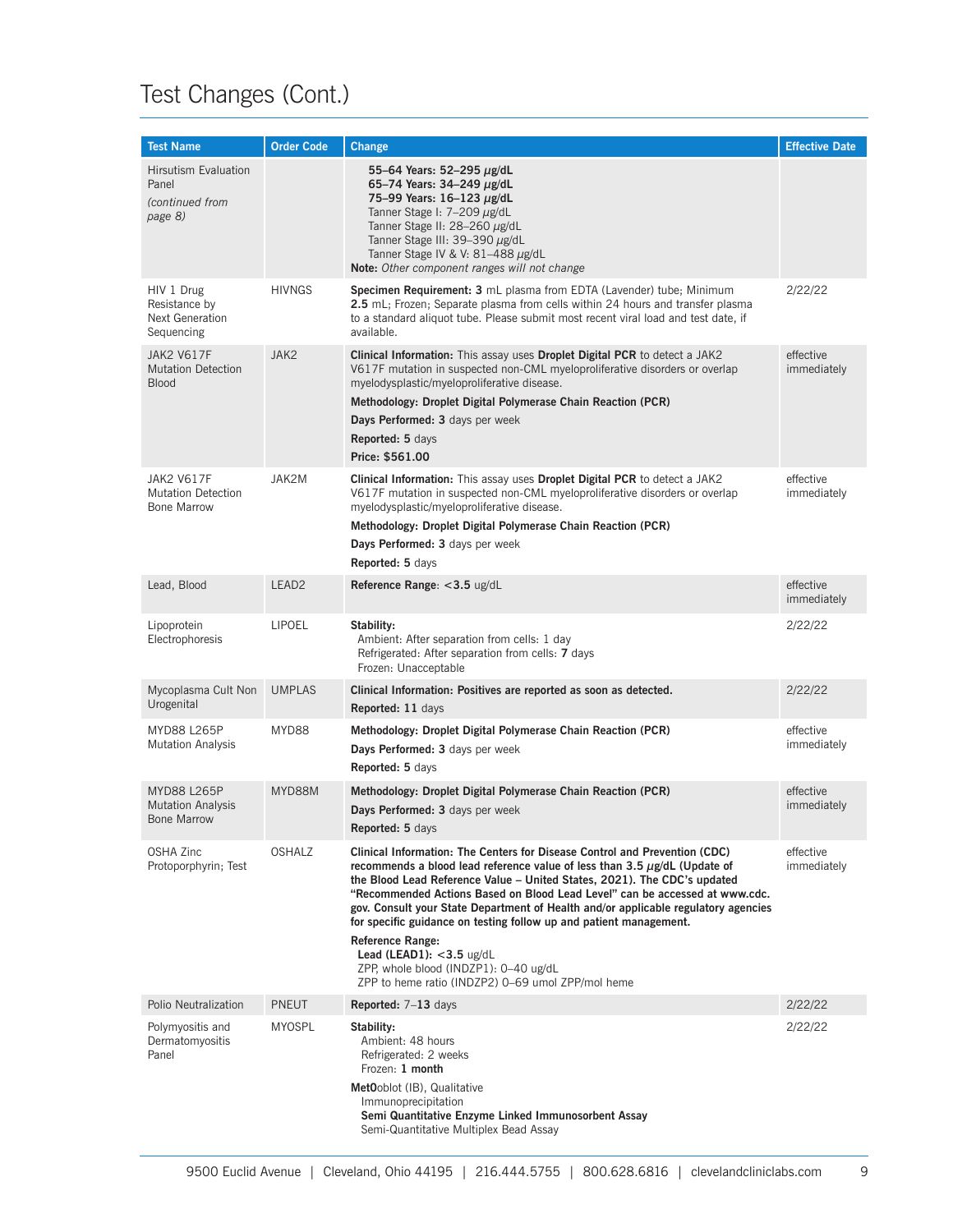| <b>Test Name</b>                                                                 | <b>Order Code</b> | <b>Change</b>                                                                                                                                                                                                                                                                                                                                                                                                                                                                                                                                                                                                                                                                                                                                                                                                                                                                                                                                                                                                                                                                                                                                                                                                                                                                                                                                                                                                                                                                                                                                                                                                                                                                                                                                                                                                                                                                                                                                                                                                 | <b>Effective Date</b> |
|----------------------------------------------------------------------------------|-------------------|---------------------------------------------------------------------------------------------------------------------------------------------------------------------------------------------------------------------------------------------------------------------------------------------------------------------------------------------------------------------------------------------------------------------------------------------------------------------------------------------------------------------------------------------------------------------------------------------------------------------------------------------------------------------------------------------------------------------------------------------------------------------------------------------------------------------------------------------------------------------------------------------------------------------------------------------------------------------------------------------------------------------------------------------------------------------------------------------------------------------------------------------------------------------------------------------------------------------------------------------------------------------------------------------------------------------------------------------------------------------------------------------------------------------------------------------------------------------------------------------------------------------------------------------------------------------------------------------------------------------------------------------------------------------------------------------------------------------------------------------------------------------------------------------------------------------------------------------------------------------------------------------------------------------------------------------------------------------------------------------------------------|-----------------------|
| Polymyositis Panel                                                               | <b>POLMYO</b>     | Stability:<br>Ambient: 48 hours<br>Refrigerated: 2 weeks<br>Frozen: 1 month<br>Methodology:<br>Immunoprecipitation<br>Semi Quantitative Enzyme Linked Immunosorbent Assay<br>Semi-Quantitative Multiplex Bead Assay                                                                                                                                                                                                                                                                                                                                                                                                                                                                                                                                                                                                                                                                                                                                                                                                                                                                                                                                                                                                                                                                                                                                                                                                                                                                                                                                                                                                                                                                                                                                                                                                                                                                                                                                                                                           | 2/22/22               |
| Schistosoma IgG Ab                                                               | <b>SCHIST</b>     | Stability:<br>Ambient: After separation from cells: 48 hours<br>Refrigerated: After separation from cells: 2 weeks<br>Frozen: After separation from cells: 1 month<br>Methodology: Semi Quantitative Enzyme Linked Immunosorbent Assay<br>Reference Range: Less than 9 U: Negative–No significant level of Schistosoma IgG<br>antibody detected.; 9-11 U: Equivocal-Recommend repeat testing in 2-4 weeks<br>with fresh sample.; Greater than 11 U: Positive–IgG antibodies to Schistosoma<br>detected, which may suggest current or past infection.<br>Reported: 2-7 days                                                                                                                                                                                                                                                                                                                                                                                                                                                                                                                                                                                                                                                                                                                                                                                                                                                                                                                                                                                                                                                                                                                                                                                                                                                                                                                                                                                                                                    | 2/22/22               |
| Supersaturation<br>Profile, 24 Hour Urine                                        | SSAT24            | Stability:<br>Ambient: Unacceptable<br>Refrigerated: 14 days<br>Frozen: Unacceptable                                                                                                                                                                                                                                                                                                                                                                                                                                                                                                                                                                                                                                                                                                                                                                                                                                                                                                                                                                                                                                                                                                                                                                                                                                                                                                                                                                                                                                                                                                                                                                                                                                                                                                                                                                                                                                                                                                                          | 2/2/22                |
| T3 Uptake                                                                        | T <sub>3</sub> U  | <b>Specimen Requirement:</b> 1 mL serum from Serum Separator (Gold) tube;<br>Refrigerated *OR* 1 mL plasma from EDTA (Lavender) tube; Refrigerated *OR* 1<br>mL plasma from Lithium heparin Plasma Separator (Light Green) tube; Refrigerated<br>Note: Sodium or Lithium heparin (Green) tube and Sodium heparin Plasma<br>Separator (Light Green) tube will no longer be accepable specimens                                                                                                                                                                                                                                                                                                                                                                                                                                                                                                                                                                                                                                                                                                                                                                                                                                                                                                                                                                                                                                                                                                                                                                                                                                                                                                                                                                                                                                                                                                                                                                                                                 | 2/22/22               |
| Warfarin Sensitivity<br>(CYP2C9, CYP2C<br>cluster, CYP4F2,<br>VKORC1) Genotyping | <b>WRFSEN</b>     | For interface clients only: Test build may need to be modified<br>Includes:<br>CYP2C9 Genotype<br>CYP4F2 Genotype<br>VKORC1 Genotype<br><b>CYP2C Cluster Genotype</b><br><b>CYP2C Cluster Phenotype</b><br><b>CYP4F2 Phenotype</b><br><b>VKORC1 Phenotype</b><br>Interpretation<br>Note: CYP2C8 Genotype will be removed<br>Test Name: Previously Warfarin Sensitivity (CYP2C8, CYP2C9, CYP4F2, VKORC1)<br>Genotyping<br><b>Clinical Limitation:</b> Only the targeted CYP2C9, CYP2C cluster, CYP4F2, and<br>VKORC1 variants will be detected by this panel, and assumptions about phase and<br>content are made to assign alleles. Publicly available sources such as the www.<br>pharmvar.org or www.pharmgkb.org provide guidance on phenotype predictions and<br>allele frequencies. Diagnostic errors can occur due to rare sequence variations. Risk<br>of therapeutic failure or adverse reactions with CYP2C9 substrates may be affected<br>by genetic and nongenetic factors that are not detected by this test. This result does<br>not replace the need for therapeutic drug or clinical monitoring.<br>Clinical Information: Background Information for Warfarin Sensitivity (CYP2C9,<br><b>CYP2C cluster, CYP4F2, VKORC1) Genotyping:</b> Characteristics: Warfarin sensitivity<br>can lead to a life-threatening overdose event such as excessive bleeding. Genetic<br>variation is recognized to explain a large proportion of variability in warfarin dose<br>requirements. This test may predict individual warfarin sensitivity and non-standard<br>dose requirements. The cytochrome P450 (CYP) isozyme 2C9 is involved in the<br>metabolism of many drugs. Variants in the gene that codes CYP2C9 may influence<br>pharmacokinetics of substrates such as warfarin, and may predict or explain<br>nonstandard dose requirements, therapeutic failure, or adverse reactions. Variants in<br>the VKORC1 and CYP4F2 genes may predict sensitivity to warfarin. The<br>(continued on page 11) | 2/22/22               |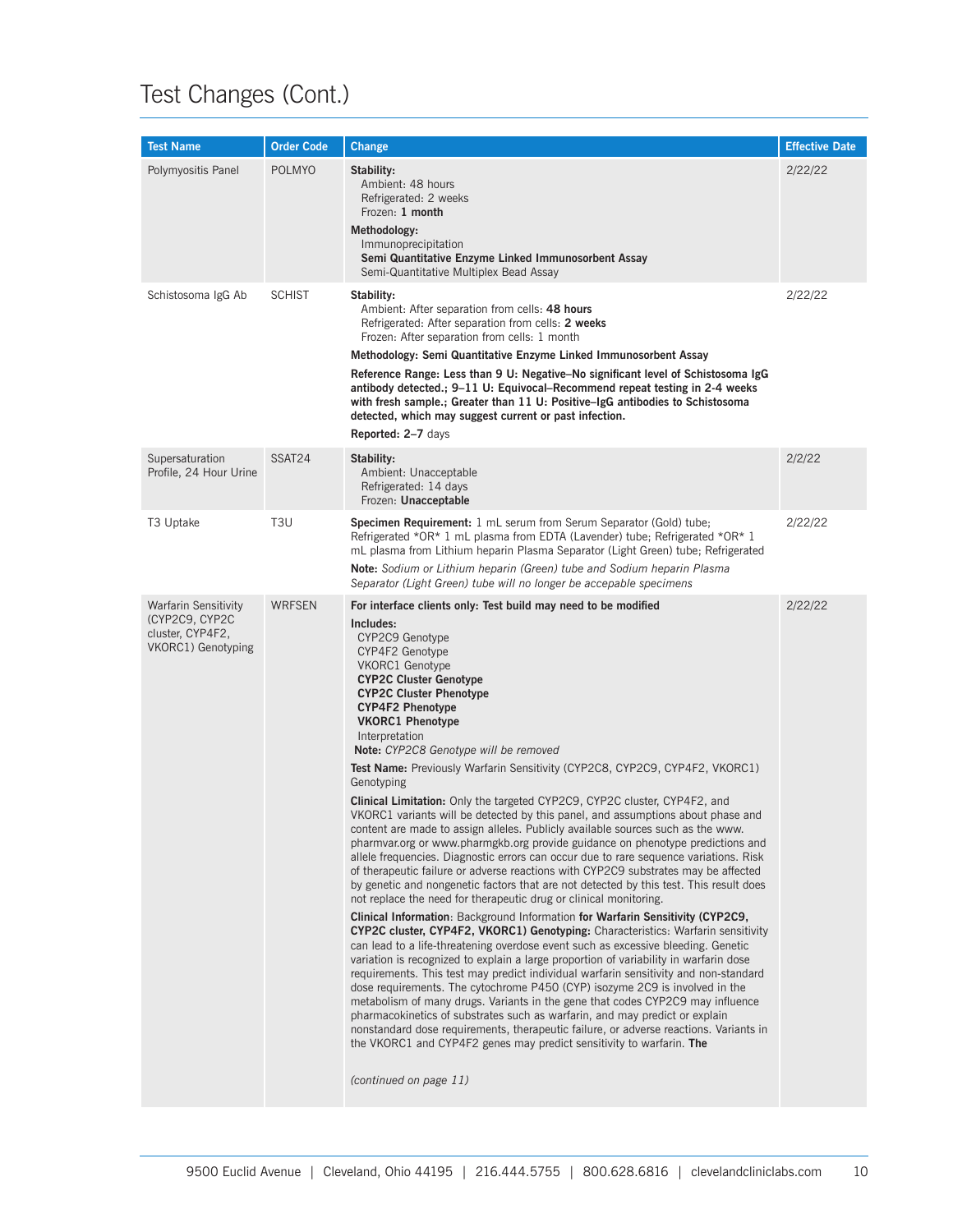| <b>Test Name</b>                                                                                                        | <b>Order Code</b> | <b>Change</b>                                                                                                                                                                                                                                                                                                                                                                                                                                                                                                                                                                                                                                                                                                                                                                                                                                                                                                                                                                                                                                                                                                                                                                                                                                                                | <b>Effective Date</b> |
|-------------------------------------------------------------------------------------------------------------------------|-------------------|------------------------------------------------------------------------------------------------------------------------------------------------------------------------------------------------------------------------------------------------------------------------------------------------------------------------------------------------------------------------------------------------------------------------------------------------------------------------------------------------------------------------------------------------------------------------------------------------------------------------------------------------------------------------------------------------------------------------------------------------------------------------------------------------------------------------------------------------------------------------------------------------------------------------------------------------------------------------------------------------------------------------------------------------------------------------------------------------------------------------------------------------------------------------------------------------------------------------------------------------------------------------------|-----------------------|
| <b>Warfarin Sensitivity</b><br>(CYP2C9, CYP2C)<br>cluster, CYP4F2,<br>VKORC1) Genotyping<br>(continued from<br>page 10) | <b>WRFSEN</b>     | CYP2C cluster variant, rs12777823, common in people of African descent, with<br>a minor allele frequency of approximately 25 percent, is found to be associated<br>with warfarin dose in this population. Genetic information and nongenetic factors<br>can be used in combination with warfarin dose calculators, such as through www.<br>WarfarinDosing.org. Inheritance: Autosomal codominant. Cause: CYP2C9 and<br>CYP2C cluster variants are associated with reduced dose requirements. The<br>VKORC1 <sup>*</sup> 2 allele is associated with reduced expression of the warfarin target,<br>vitamin K epoxide reductase (VKOR), and a reduced dose requirement. The CYP4F2<br>variant is associated with an increased dose requirement. Clinical Sensitivity:<br>Genetic factors and known non-genetic factors account for approximately 50 percent<br>of the variability in warfarin dose. Analytical Sensitivity and Specificity: Greater than<br>99 percent. Please note the information contained in this report does not contain<br>medication recommendations, and should not be interpreted as recommending<br>any specific medications. Any dosage adjustments or other changes to medications<br>should be evaluated in consultation with a medical provider. | 2/22/22               |

#### New Tests

| <b>Test Name</b>                              | <b>Order Code</b> | Change                                                                                                                                                                                                                                                                                                                                                                                                                                                                                                                                         | <b>Effective Date</b>      |
|-----------------------------------------------|-------------------|------------------------------------------------------------------------------------------------------------------------------------------------------------------------------------------------------------------------------------------------------------------------------------------------------------------------------------------------------------------------------------------------------------------------------------------------------------------------------------------------------------------------------------------------|----------------------------|
| Cytomegalovirus,<br>Newborn Saliva            | CMVSAL            | Note: New test was announced in the November 2021 update, but financial<br>information was not available at that time.<br>CPT: 87496<br>Price: \$135.00                                                                                                                                                                                                                                                                                                                                                                                        | effectively<br>immediately |
| von Willebrand<br>Disease (VWF)<br>Sequencing | <b>VWFSEQ</b>     | <b>Includes:</b> von Willebrand Disease Interpretation<br>Special Information: Serum, plasma, grossly hemolyzed or frozen specimens will be<br>rejected.<br><b>Clinical Limitation:</b> Exons 26 and 34 are not covered by sequencing, and deletion/<br>duplication analysis is not available for this gene.<br><b>Clinical Information:</b> Must submit Patient History for von Willebrand (VWD) Testing<br>form with order. Informed consent forms are recommended and available through<br>Client Services at 216.444.5755 or 800.628.6816. | 2/26/22                    |
|                                               |                   | Specimen Requirement: 3 mL whole blood in EDTA (Lavender) tube; Minimum 3<br>mL; Refrigerated *OR* 3 mL whole blood in ACD A or B (Yellow) tube; Minimum 3<br>mL<br>Stability:<br>Ambient: 72 hours<br>Refrigerated: 1 week<br>Frozen: Unacceptable<br>Methodology: Massive Parallel Sequencing<br>Days Performed: Varies                                                                                                                                                                                                                      |                            |
|                                               |                   | Reported: 3-4 weeks                                                                                                                                                                                                                                                                                                                                                                                                                                                                                                                            |                            |